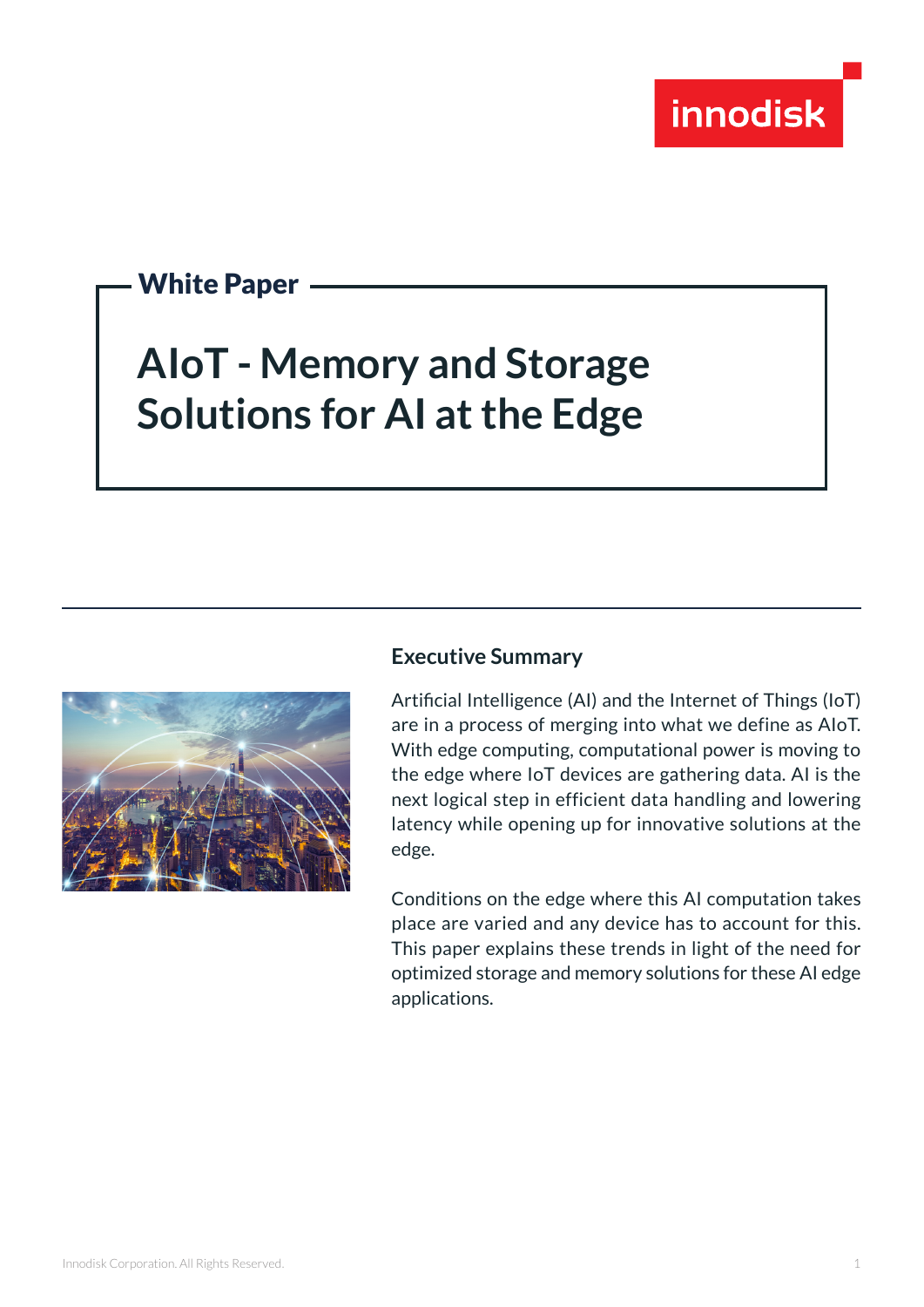### **Introduction**

We are moving into a new era of technological innovation. The concept of the Internet of Things (IoT) has already been around for a long time, especially so in the light of our rapid technological development. IoT incorporates the spirit of physical and digital convergence; data is gathered from an increasing number of devices for then to be aggregated into what is commonly known as Big Data. The number of these devices continues to grow and is estimated to reach a staggering 50 billion by 2020.

The data gathered by these devices encounter a problem when attempting to transmit to a centralized location such as the cloud, namely latency. Even though connection speeds are steadily increasing it fails to keep pace with the exponentially growing amount of data. Unless handled, this means that latency will increase and overall system performance will suffer.

This is one of the areas where AI can make significant contributions. Furthermore, it also opens up new technological innovations such as streamlining city traffic to public security and enhanced financial services.

More fundamentally, AIoT requires components that can handle the challenging and diverse conditions found at the edge. These locations can be anything from onboard vehicles and airplanes to factories or oil installations in the desert. This requires a flexible and adaptive approach to component manufacturing. AI also promises to reduce the human factor when it comes to decision making. This puts greater pressure on system integrators to ensure quality control as an accident involving AI, where the human factor is removed, will not necessarily have a clear and obvious culprit.

**Background** Let us first define the concepts of IoT, AI, and edge computing:

#### *IoT*

The internet of things is a phrase that refers to the trend of "things" being interconnected through a network (usually the internet). The "things," in this case, do not necessarily refer to separate electronic devices; they can also refer to things like wearable electronics or even people that have a medical device on or implanted in them. Basically, it is every individual device that can transfer data within a network in some fashion.



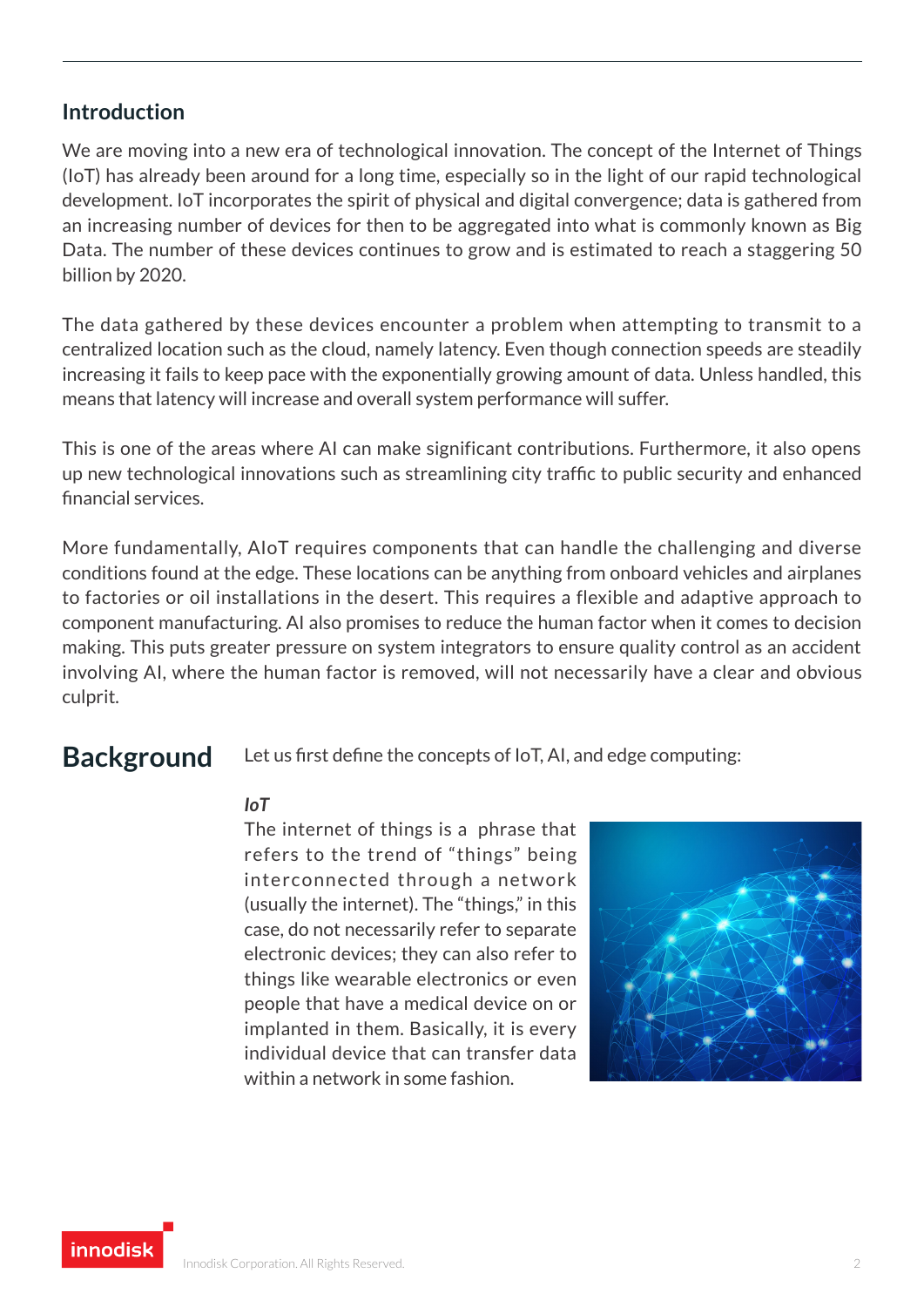#### *AI*

The AI we are referring to fits within the concept of "Narrow AI." This is a program or system that is able to perform a set of specific tasks without any direct human input on how to do so. This differs significantly from "General AI," which is the AI we are used to seeing in movies and series which has humanlike autonomous capabilities. A current example of narrow AI is text, picture, and speech recognition that we can create



through neural networks and machine learning. Such an AI has gone through thousands, if not millions, of different data iterations and taught itself how to correctly identify the image or object at hand.

But no matter how sophisticated its predictions become, it is still limited to this narrow function it has been trained for. If anything falls outside of this scope, the AI is rendered all but useless. An AI trained to identify written numbers can learn its task and will easily supersede human capabilities, but it will be completely useless when given a task such as identifying letters.

#### *Edge Computing*

The original idea of IoT had data sent to a central location, or the cloud, to undergo processing and analysis. However, as the number of devices has increased exponentially, many applications have reached a roadblock where this large amount of data transmitted back and forth causes severe latency issues.

Edge computing tackles this problem by handling more data at the edge. This way the device can determine by itself what needs to be sent to the cloud and what can be filtered out. The concept simply means moving computational power out to the "edge," where the internet connects to various devices, i.e. the location data is actually gathered.



Figure 1: Edge computing adds an additional layer to the edge level with the aim to reduce latency

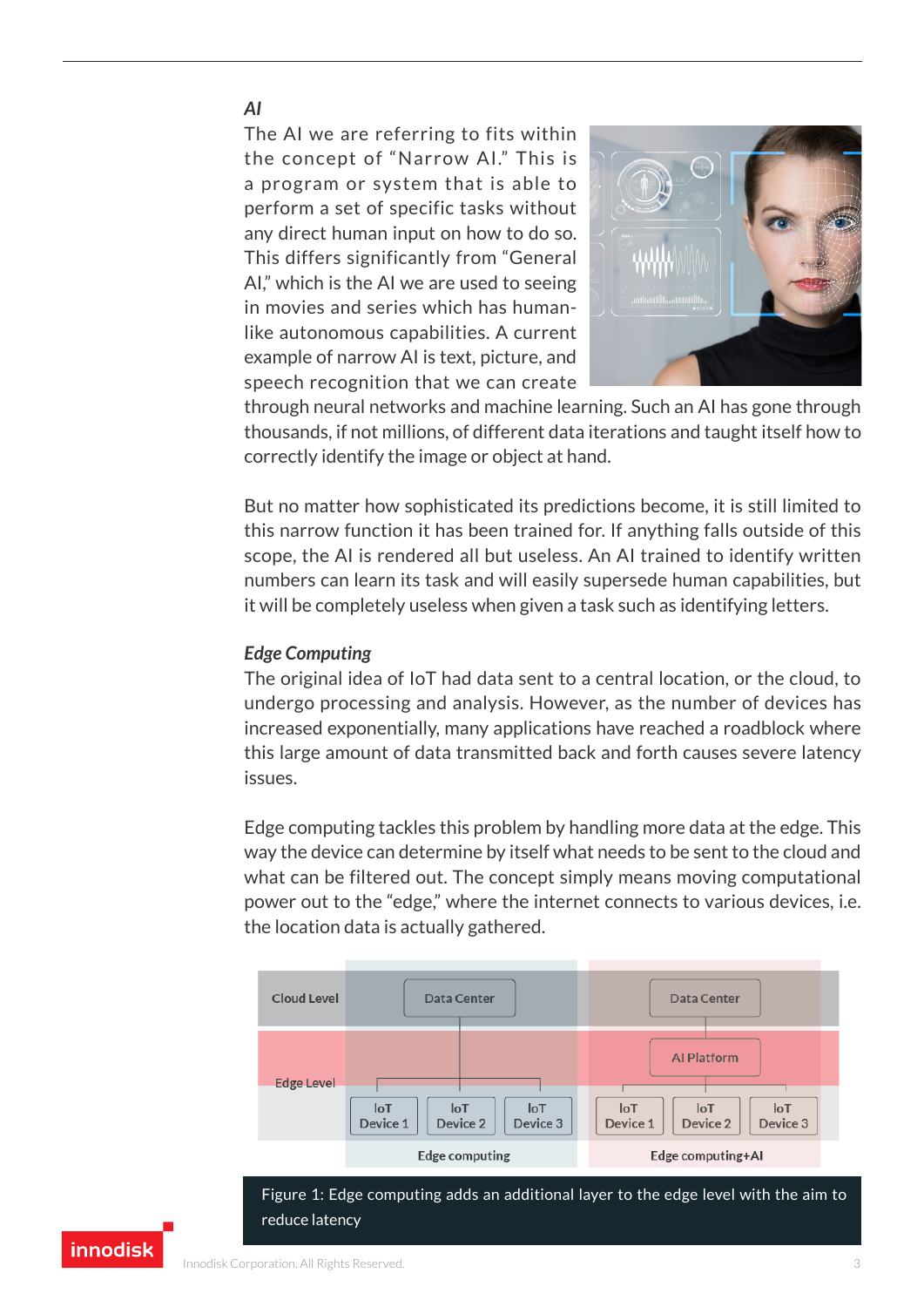#### **Limits of IoT Challenges**

IoT in its pure form only gathers data with little or any computation. This means that the data is sent in bulk to cloud to be analyzed. However, all data is not equally valuable. Take for example security footage, the interesting parts have people or objects moving, while still shots of an unchanging background are less interesting. In this case, sending all the data to a cloud for analysis would waste large amounts of bandwidth that could have been used for other applications.

#### **Computational Power and Harsh Environments**

AI at the edge can potentially demand a lot of computational power to ensure performance is adequate. However, standard storage and memory components might deliver the needed performance but are ill-equipped to handle the rough conditions at their specific location. E.g., road-side traffic monitoring will experience temperature cycles from day to night and summer to winter, in-vehicle systems have to contend with shock and vibration, industrial settings have increased levels of pollution etc.

#### **Solutions The AI Platform**

When talking about AIoT, we usually refer to an AI platform located at the edge. This normally takes the form of a small IPC with an inbuilt industrialgrade CPU. For real-time data analysis, this CPU needs adequate support in form of flash memory and DRAM.

#### **Industrial-grade Memory and storage**

Industrial-grade storage and memory components are essential to solving the issues of implementing AI at the edge. The main issues to solve are exploring and identifying the risks present at each location of data gathering. The components can then be customized to fit the specific requirements of the application. Let us look at some examples of how this would work out in real-life scenarios:

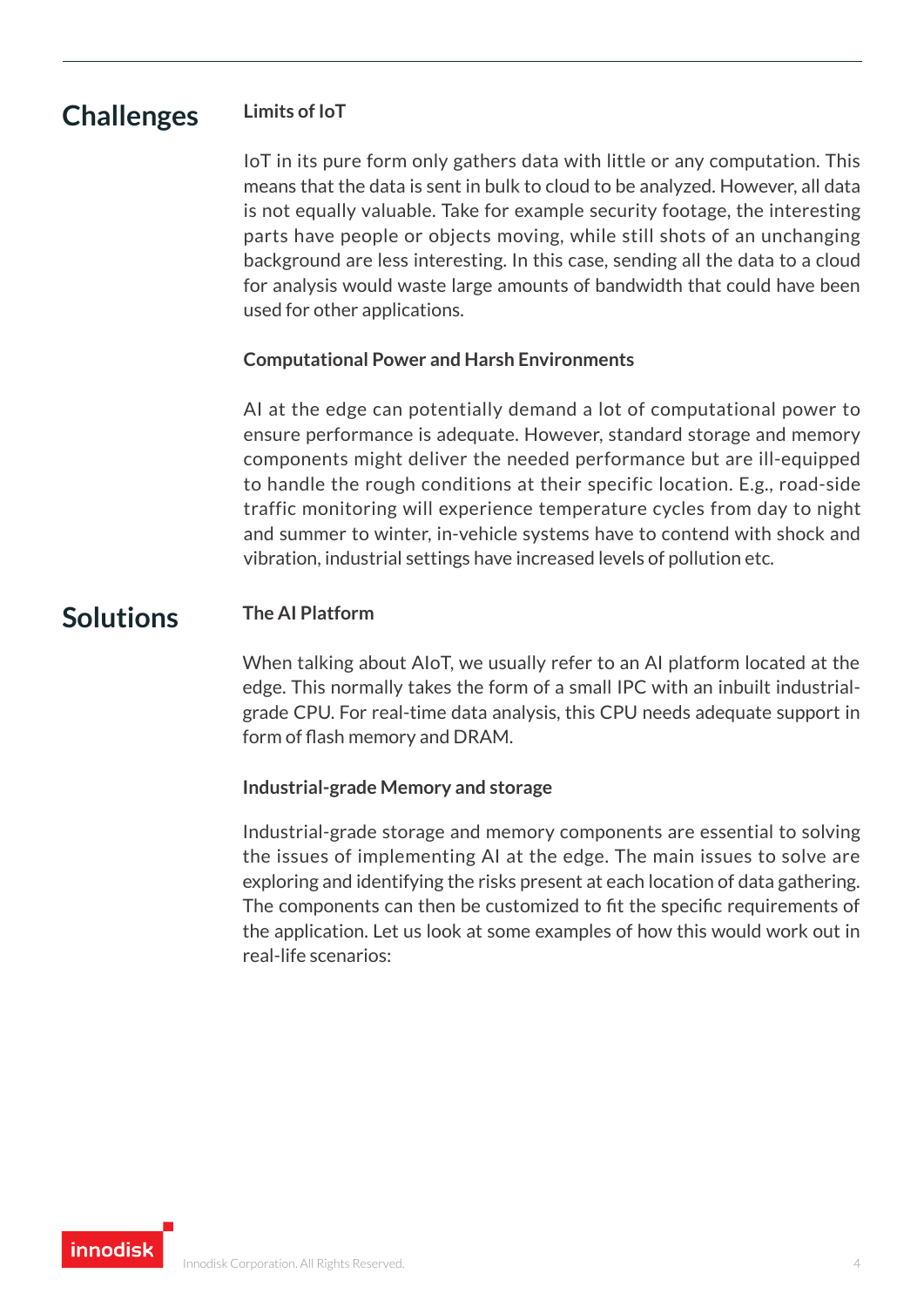#### **City Traffic Surveillance**

Our cities are growing in three dimensions by spreading outward and upward (by buildings growing in height). Roads, however, are still mostly confined to two dimensions, which leads to increased traffic congestion as cities grow larger.

Monitoring and altering traffic flow based on real-time data can significantly increase efficiency and cut down congestion. This can be done with surveillance installations strategically placed throughout the city.



The first-step analysis is handled by local AI platforms at the edge. This includes vehicle recognition and traffic flow assessment. Each installation can thus determine by itself how to handle the data based on the analysis; i.e., is the number of vehicles increasing and is there a risk of congestion? Any essential data can then be sent to a centralized platform (the cloud), where measures such as redirecting traffic, altering speed limits, and adjusting traffic lights can be taken based on the data.

#### **Fleet management and AI**

AI can significantly optimize fleet management operations. Monitoring a large fleet of vehicles can be hard but there are many ways to streamline operations: reducing fuel costs, vehicle maintenance, mitigating unsafe driver behavior etc.

The current positioning systems are mostly reliant on GPS, which fails to handle certain problems. For example, entering a tunnel renders the GPS all but useless and the system will have no idea where the vehicle is located. This also happens within cities when driving inside buildings or other areas with poor satellite coverage. It is also difficult for the system to determine the vehicle's elevation.

However, there are other sources of data other that can give us a pointer on vehicle position: Firstly, a vehicle's speed and turning rate can be constantly monitored and logged. An onboard AI platform can then calculate the vehicle position is at any point in time by having these parameters compensate for incomplete GPS data. This technology is called automotive dead reckoning, or DR. Lastly, data can be transmitted through wireless networks back to the operator.